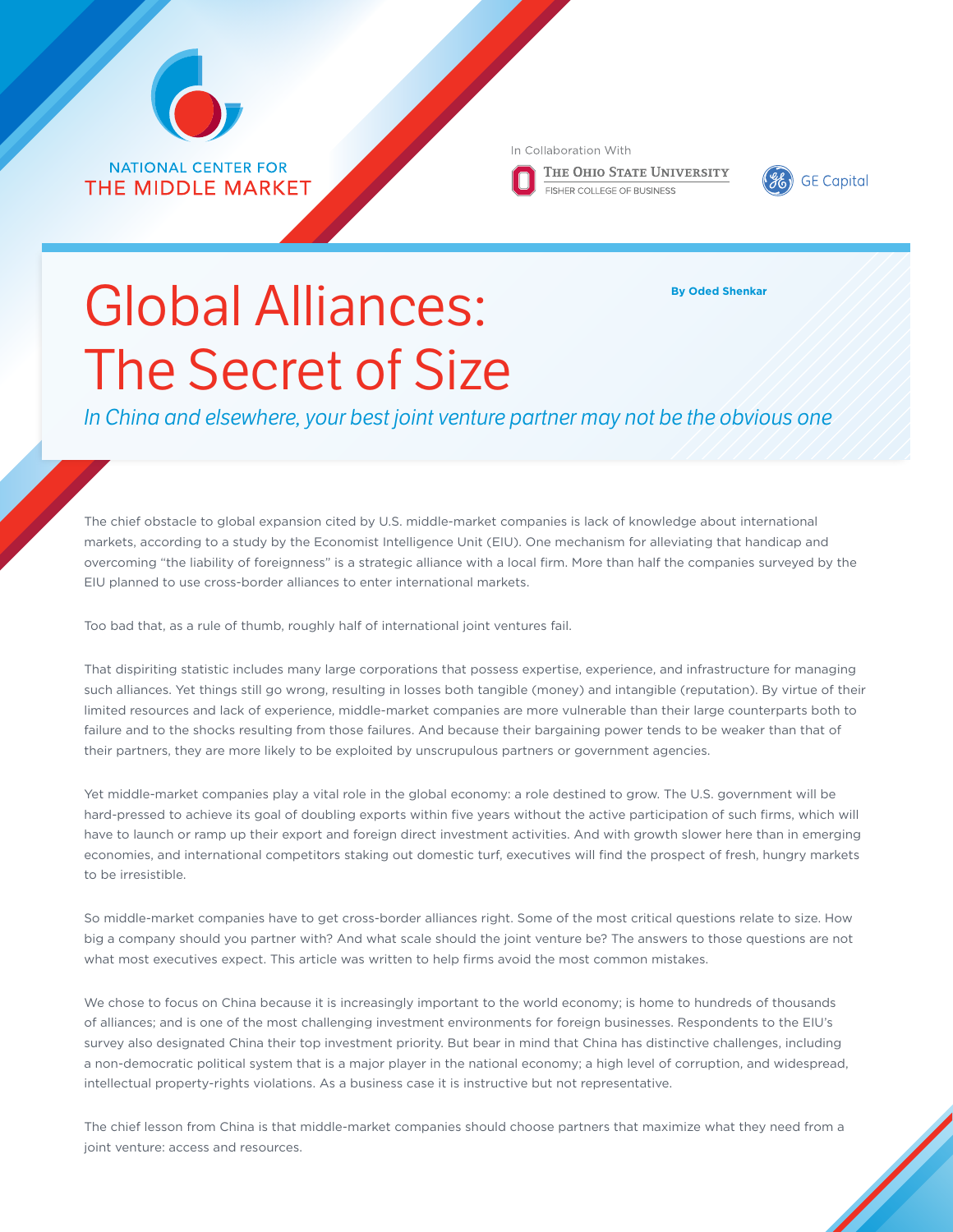## **The fallacy of the familiar**

In international joint ventures, comparably sized companies naturally gravitate toward one another. There's comfort in working with an organization whose strategic, organizational, and managerial behavior are similar to your own. Companies of comparable sizes are also more likely to have comparable cultures and levels of bureaucracy. Given the unfamiliarity of the terrain and the complexities inherent in joint ventures, common ground is welcome.

Priorities and power are also an issue. Two middle-market (or two large, or two small) companies are more likely to assign the same importance to the joint venture, reducing the possibility of conflict and assuring adequate attention paid to it. Comparable size will also likely translate into balanced bargaining positions. That means the U.S. company worries less about having its interests steamrollered by a larger partner.

Reassuring as those similarities are, middle-market companies don't form joint ventures for comfort. They form them to successfully gain a foothold in new markets. For that reason, middle-market firms are better off with large local partners. Other things being equal, research shows that organizational size contributes to economies of scale, market power, and organizational image. Moreover, greater size implies higher capability to reduce risks and mitigate uncertainty.

Put simply, large companies deliver access and resources. Particularly in emerging economies, large players will likely have connections to key government agencies, which translate into favorable policies and incentives. They will have better access to local markets. And they will have significant expertise in how to modify goods and services for those markets.

In China, of course, large firms are often equated with state ownership. State-owned enterprises bring to the table access to bank financing; influence with customers also owned by or dependent onthe state; protection from some forms of competition; and favorable taxation policies—for example, VAT rebates. All those factors can materially affect the performance of an international joint venture.

So on balance, partnering with a large firm is the better choice. But there are caveats. Large local firms are often in better bargaining positions than their smaller U.S. partners. Collusion between state-owned enterprises and local regulators can leave middle-market companies with little recourse. In the case of an unauthorized technology transfer from the joint venture to a large local partner, for example, the U.S. middle-market partner would have a tough time appealing to the authorities or seeking other remedies. Middle-market firms should study the risks of such alliances and determine whether they can be mitigated.

Another concern for mid-sized companies that partner with large firms is information-sharing, which is essential for jointventure success. But sharing is hard to accomplish when companies of two different sizes work together--more so when the parent firms hail from different countries. Middle-market companies should try to open direct communication channels with their large partners, although lack of dedicated alliance offices or, at least, experience and expertise, may make that difficult. They can also increase the national and cultural diversity of their boards and senior management teams. Such diversity will continue to pay dividends as these firms intensify their globalization efforts.



In Collaboration With

THE OHIO STATE UNIVERSITY FISHER COLLEGE OF BUSINESS